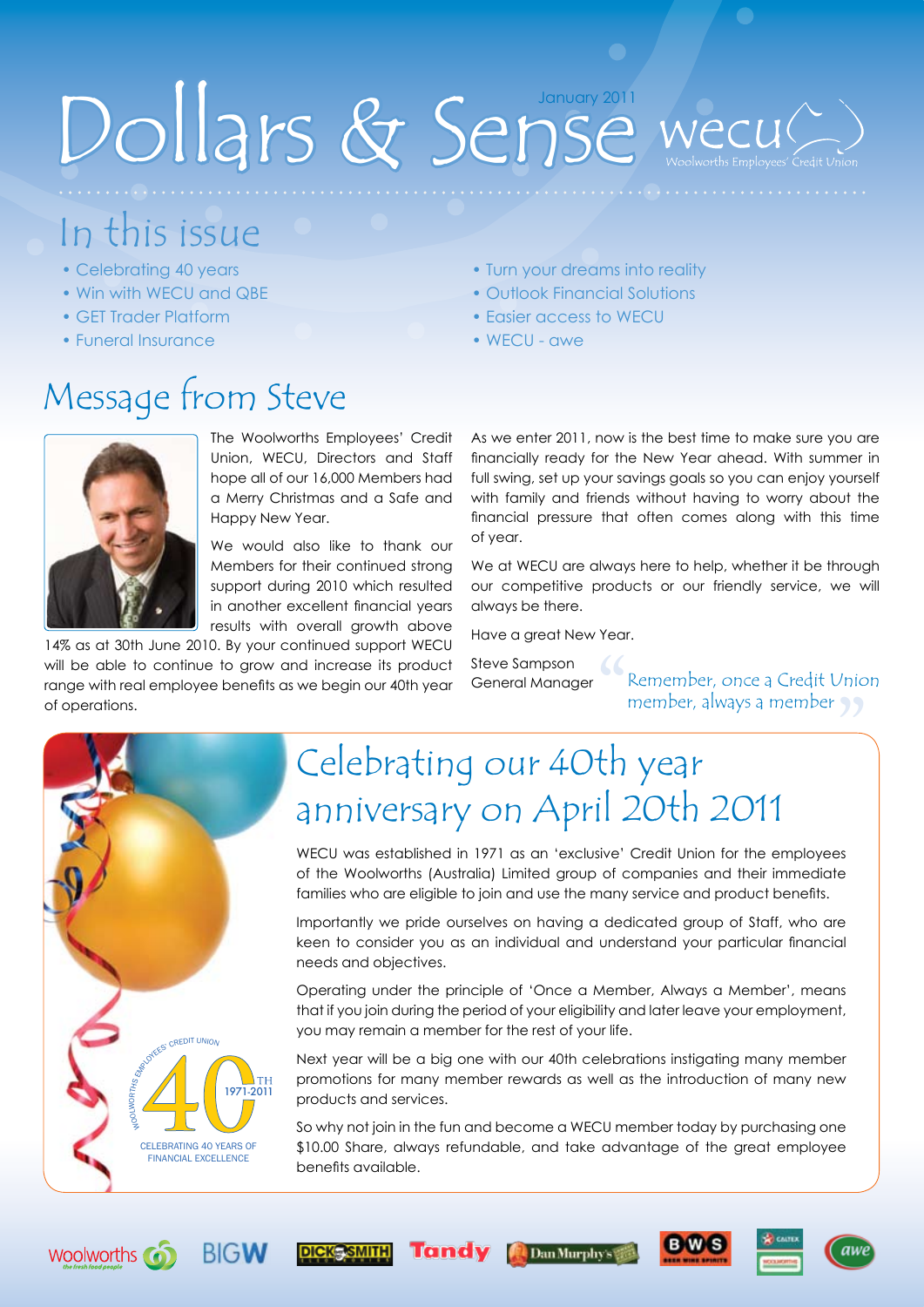# WIN with WECU and QBE

Would you like to go shopping and be spoilt by us with Woolworths WISH Gift Cards?

#### **Well this is how you can be a winner.**

From 17 January all members that provide us with a copy of their existing policy schedule held with an institution other than WECU and convert it to a WECU householders, motor, caravan or boat insurance policy before 31 March will receive a \$50 Woolworths WISH Gift Card for each new policy purchased from WECU.

#### **It's that easy! - Multi-policy Discount**

Did you know that once you have an existing Home & Contents, Landlords or Motor Insurance policy with us, you may be eligible for a multi policy discount, of up to 10%^. For example, take out our Motor Insurance and get up to 10% off our Home & Contents Insurance.

**For more information, to obtain a quote or take advantage of this offer, call us on 1300 665 553 or visit a WECU branch or email us: info@wecu.com.au.** 

#### **Details available at wecu.com.au**

\* Full Terms & Conditions are available on wecu.com.au

^Multi Policy Discount applies to subsequent eligible QBE policies purchased from WECU. Excludes Mortgage/Loan Protection Insurance, CTP, Motorcycle and Travel Insurance.Insurance issued by QBE Insurance (Australia) Ltd. ABN 78 003 191 035. AFS Licence 239545.

Terms, conditions and acceptance criteria apply. To decide if a policy is right for you, please read the Product Disclosure Statement available at wecu.com.au



## Why did WECU choose the Get Trader Platform?

GET Financial is experienced in helping Woolworths Employees Credit Union members build wealth through an online trading strategy.

Ask any of the world's most successful investors how they got where they are and they will tell you it's all about investment strategy.

If you want to benefit from both rising and falling markets, try CFD trading. If you would like to get in the action and own some of the world's great stocks such as Apple, McDonald and Google make sure you can access global markets with your trading platform.

GET Trader puts you in the driver's seat with hundreds of stocks on 26 global exchanges, plus all the tools you need to build confidence in your trading skills before you start using real funds.

#### **What do you get?**

A daily stock tips email to you free with personal advice and recommendations via our advisors.



### **SPECIAL OFFER TO WECU MEMBERS**

- **\$100,000 credit in a trial trading account**
- **Low brokerage rates with trades through your account**
- **Live webinar tutorial on professional trading techniques**
- **Your funds remain with WECU**

**To get started call GET Financial on 03 9862 5000 or learn more at wecu.com.au.**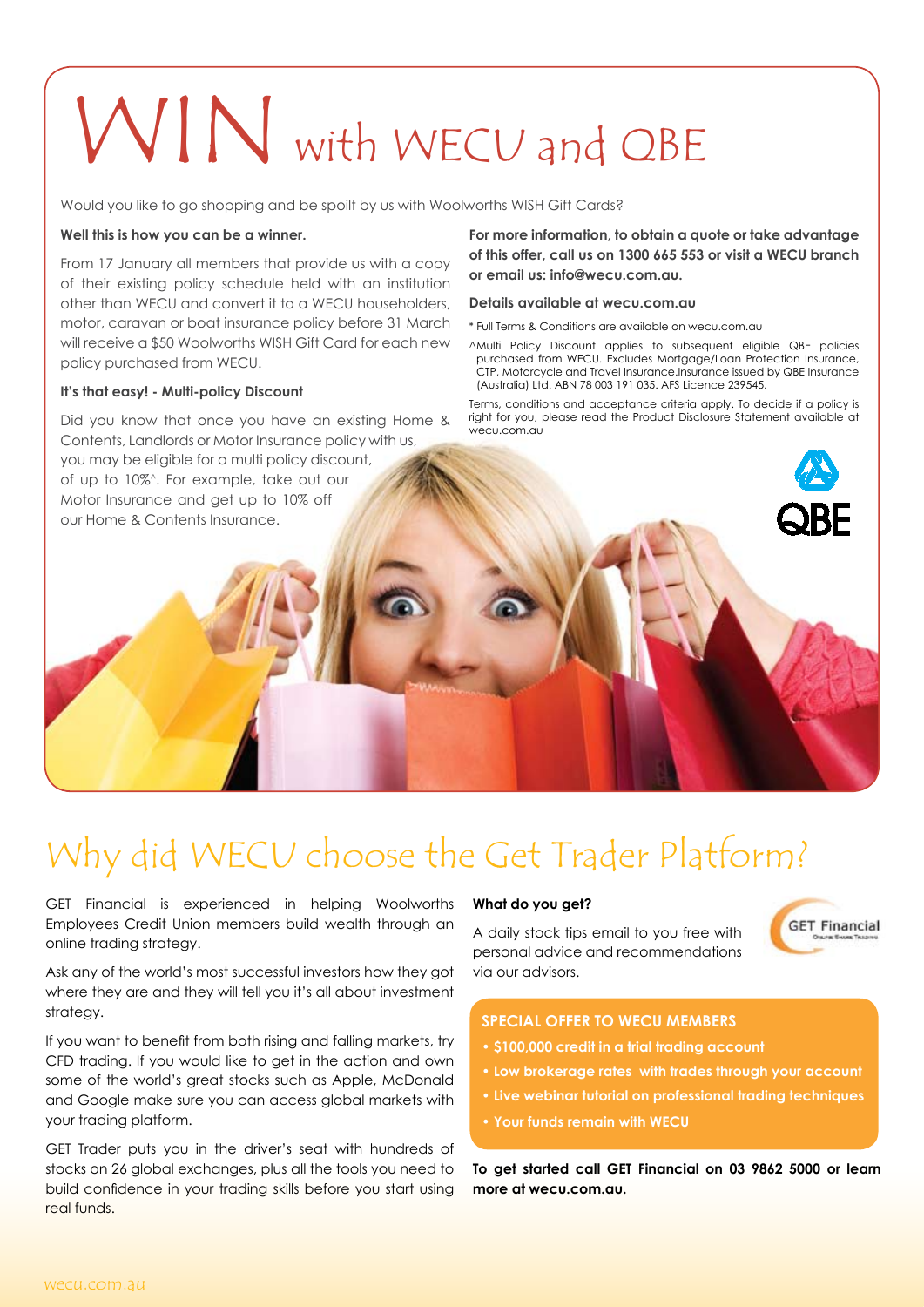# Outlook financial solutions

The first thing everyone looks at when they receive their sixmonthly super statement is their overall balance. The first question you then ask yourself is, "Has it increased since last time?" Most years you'd expect to answer that with "Yes." But how often do you ask yourself, "Is this going to be enough?" Or, "How much am I going to need anyway?"

To answer that last question you need to ask yourself another one: "How comfortable do I want to be when I retire?"

To maintain your current lifestyle in retirement, for example, a good rule of thumb is that you'd need 60-70 per cent of your pre-retirement income. So if your pre-retirement income is \$100,000 pa, you'll need \$60-70,000 pa for your standard of living to stay about the same. Another factor to think about when contemplating the size of your nest egg is longevity. We're living longer, on average, and this means we need more super savings to go the distance. If you plan to retire at 55, this could mean living on your savings for as much as 30 years.

Every year, the Association of Superannuation Funds of Australia (ASFA), publishes a set of super 'comfort zone' figures for people who are either single or partnered in retirement. In December 2009 these figures were:

|               | Modest standard of living | Comfortable retirement |
|---------------|---------------------------|------------------------|
| Single person | \$19,996/year             | \$38,611/year          |
| Couple        | \$28,020/year             | \$51,727/year          |

The following table shows you approximately how much you'll need to have accumulated at retirement in future dollars - to provide you with income like these:

| Annual income required at retirement | \$30,000  | \$40,000  | \$50,000  | \$60,000  |
|--------------------------------------|-----------|-----------|-----------|-----------|
| Lump sum required at retirement      | \$492.914 | \$657,219 | \$821,523 | \$985,828 |

**ASSUMPTIONS: Total value at retirement in future dollars.**  Assumed earnings rate of 7% is net of fees and taxes. Risk profile is Prudent/Balanced (60% exposure to growth assets/40% exposure to defensive assets). CPI rate of 3%.

So how comfortable are you feeling about your super balance? Are you on track with the number of years you intend to work, or do you need to start topping up?

The best thing you can do about your super savings is talk to an expert about your individual situation. A financial adviser can discuss ways to help you feel more comfortable about

the lifestyle you hope to have when you stop working. They can also help you avoid some of the pitfalls around making extra, last-minute contributions to bump up your balance.

As a member of WECU you have access to Financial Planners from Outlook who can help you strengthen your financial outlook.

**Call Outlook on 1300 657 872 for a no obligation consultation with a financial adviser to find out how a financial planner can help you reach your financial goals.** 

Outlook Financial Solutions (Outlook) is our preferred provider of financial planning and related services (ABN 40 083 233 925, AFSL 240959). Warning: This publication has been prepared for general information and not having regard to any particular person's investment objectives, financial situation or needs. Accordingly, no recommendation (express or implied) or other information should be acted on without considering the appropriateness of that information having regard to those factors. A Representative of Outlook Financial Solutions Pty Ltd (ABN 40 083 233 925, AFSL 240959) can provide specific advice on these issues.

### Easier access at WECU

Ever been frustrated by how far away your branch is? Need to get to a branch but don't have time?

WECU is making it even easier for members to access their funds and apply for products online and over the phone. Remote access covers a range of techniques that let home users, mobile users, and remote office users' access resources on a corporate network, or the internet.

We provide a wide range of remote access facilities:

**information at 1300 665 553 or wecu.com.au.** 

- Secured website access information
- $\sqrt{}$  Internet Banking Facility Free
- $\checkmark$  Telephone Banking Free 24X7
- $\checkmark$  Bank @ Post
- ◆ On-Line Verification (Feb 2011) ◆ On-Line Statements (Feb 2011)
- **✓** On-Line Loans

**Always remember at WECU we are here to help our members. Call us or visit our website for more** 

- Redi ATM & Visa Cards
- $\checkmark$  ATM's (RediATM's, Nab & Bank) of Queensland Atm's)
- $\sqrt{\frac{B}{D}}$  Bpay Free
- Mobile Phone Banking (Jan 2011)







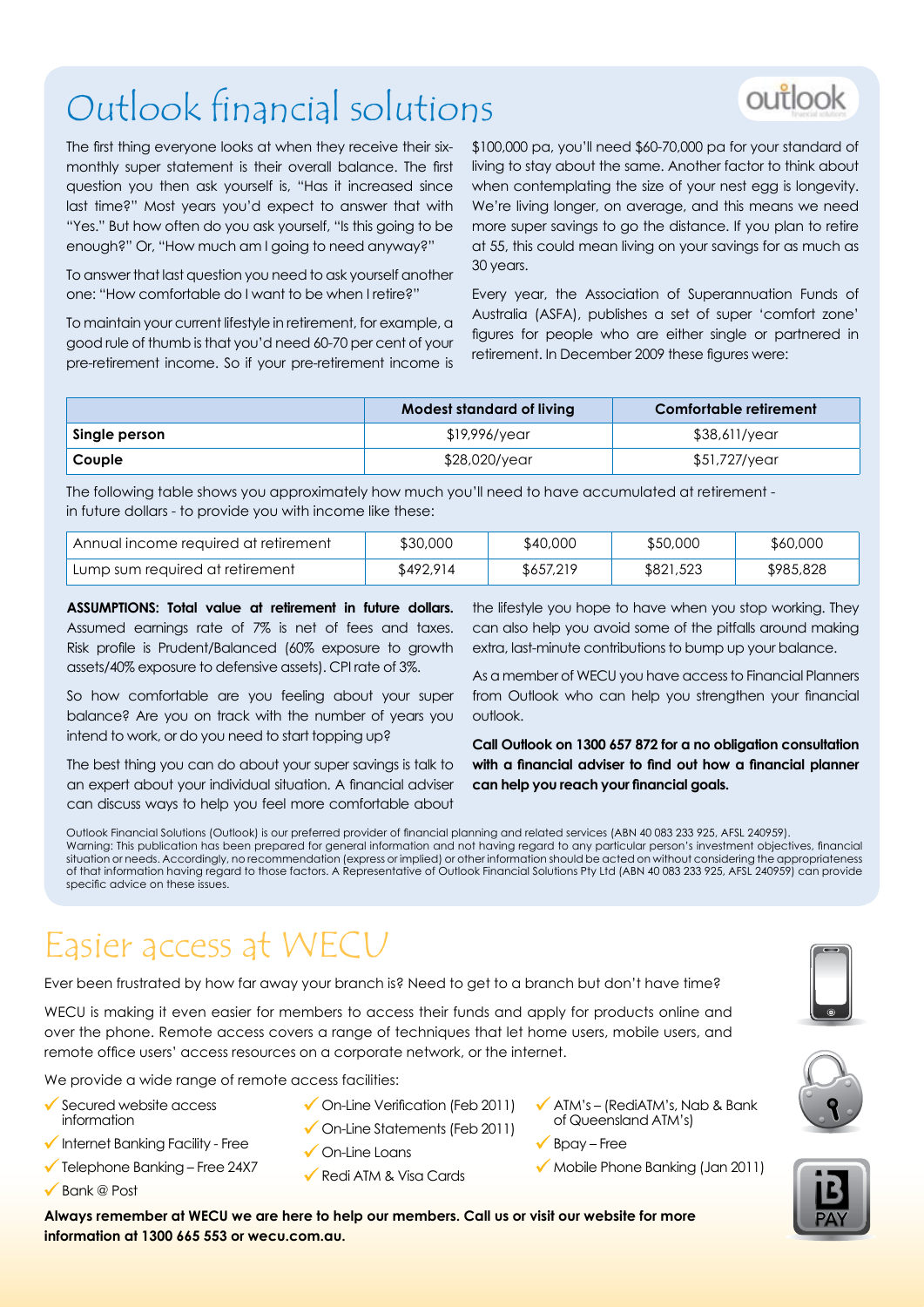# Fair and cost-effective funeral insurance cover available

In recent years there has been a proliferation of funeral insurance advertisements on television. This indicates that when people become aware that a funeral service will cost \$6,000 to \$8,000 they put in place a funeral funding option to relieve their family of this burden.

WECU has become aware that in some cases these funeral insurance options can lead to members paying premiums which total 2 or 3 times their final funeral benefit. Therefore, we have sourced a funeral insurer that provides excellent cover at a reasonable price. Like WECU, Sureplan Friendly Society is a mutual and therefore it is able to pass on greater benefits to members.

We urge members who are considering taking out funeral cover to do it now and not leave it until later in life when there will be limited options available.

With Sureplan, WECU members can apply to join the funeral insurance fund, Sureplan Family Fund, up to the age of 55 and once accepted;

• Premiums never increase



• Even though cover is for life, premiums are only payable until age 60.

This means that members can save thousands of dollars in premiums when compared to other funeral insurance plans.

WECU members over the age of 55 can join Sureplan Gold which is a funeral bond and therefore not subject to age provisions. It also is an excellent vehicle for which to put aside funds for funeral expenses.

And unlike superannuation or traditional life insurance for which claims can take weeks or even months to process, Sureplan guarantees to pay claims within 24 hours ensuring families receive the payout when it's needed.

**To apply or enquire click on the link on our website www.wecu.com.au and ensure to enter this code 803161 on the Sureplan online application/ enquiry form.**

# Deal, Seal, Feel

8.64%PA 8.78% P Comparison Rate

There is nothing like the feel of a brand new car. Whether you've got your eye on the latest sports car or just something to zip around town with, we've got a deal to suit your needs.

At Woolworths Employees' Credit Union we're able to provide car loans with flexible terms, extremely competitive rates and quicker than usual approval times.

### **So why wait! Seal the deal today!**

Interest Rate

A pre-approval means flexibility and savings to you. With a pre-approved car loan you know how much you'll qualify for before you visit the dealership, plus you'll eliminate the expense and pressure of dealer financing.

### **Apply and get your pre-approval letter today!**

### **Call 1300 665 553 or visit wecu.com.au**



\* The comparison rate is based on a new car loan of \$30,000 (secured) for a term of 5 years. Terms and conditions, fees and charges and normal lending criteria apply. These are available in branch or online at wecu.com.au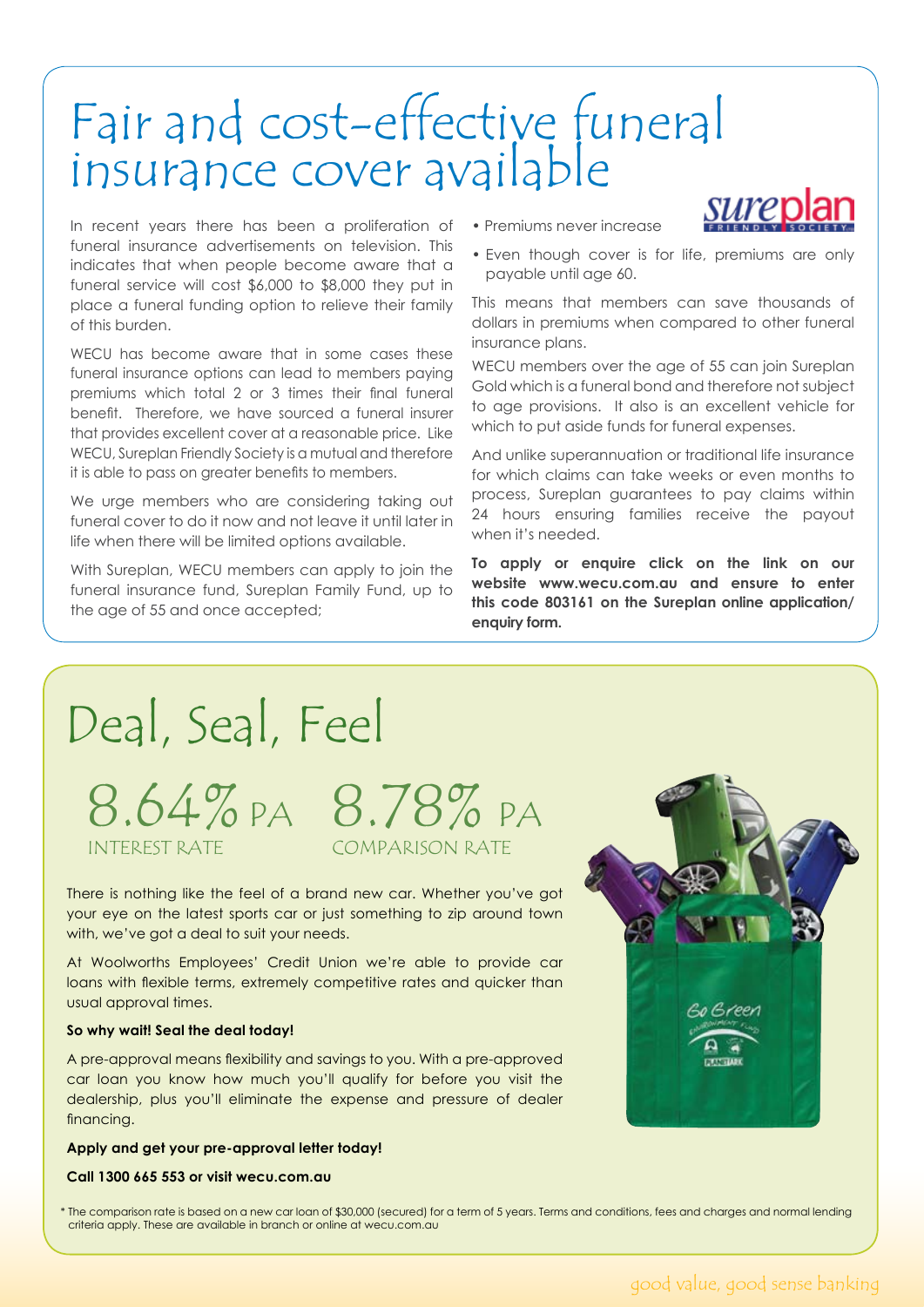

### Secure investment for your Wealth

A perfect investment solution with security and great rates. Term deposits offer guaranteed returns for the period of the deposit, so if you have a specific savings target you need to hit then these can be a great option. Make your savings work harder with WECU term deposits.

WECU's Fixed Term Investments feature interest rates which are under constant review, and always remain competitive in the market place. Choose an investment term from 3 months to 2 years.

### **Call 1300 665 553 or visit wecu.com.au for more information.**

Terms and conditions, fees and charges apply. These are available in branch or online at wecu.com.au



### Melanie Tomkins

We would like to introduce our newest staff member, Melanie Tomkins, who started as our Norwest Branch Manager on November 15th 2010.

Melanie was born and raised in Goulburn NSW and began working for Westpac virtually straight out of school and in 2001 came to the big smoke to work in the hills district for Westpac in Sydney.

Melanie soon became a Branch Manager and has developed strong service skills in this position for the past ten years.

As a mother of two small children, living locally in Baulkham Hills, Melanie's life is a busy one with her husband Daniel.

Melanie's expertise is in tailoring financial products to suit individual needs and in servicing directly the employees at Norwest to work towards becoming their Private Banker.

Melanie keeps fit with Zumba classes and has a cross staffie and rottweiller dog called Jade.

**Please feel free to call in and see Melanie at Norwest at any time.**



**Join now at wecu.com.au**